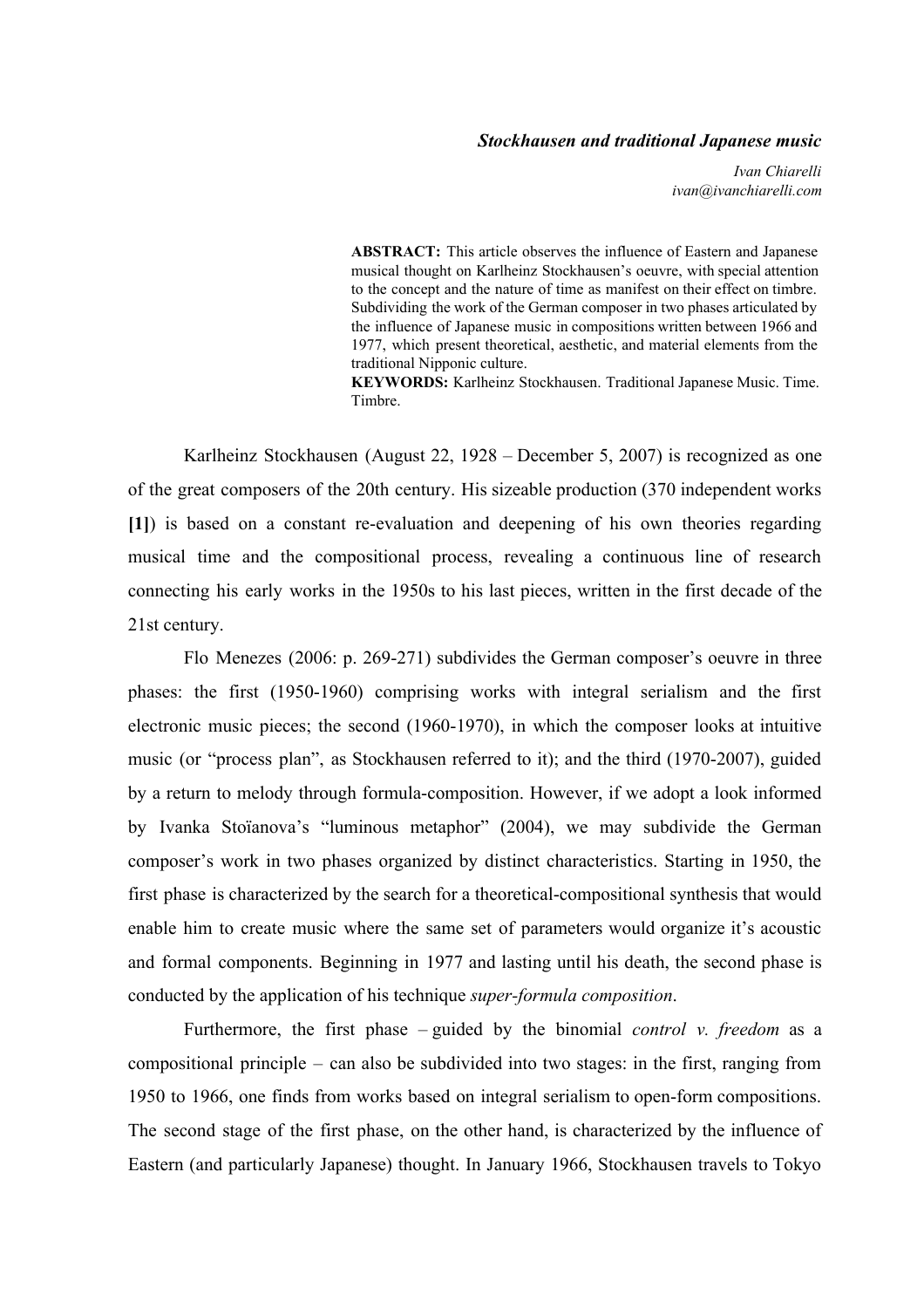for the first time, to fulfill a commission from the public broadcasting company NHK. From here will extend an influence that would lead to a transition from the techniques thus-far employed by Stockhausen – *points, groups,* and *moments* – to *formulas*, and eventually to *super-formulas*. This stage would extend until 1977, the year in which he would conceive the structural and compositional layout underlying his massive operatic cycle *LICHT*, which in turn would give way to the second compositional phase characterized by the creation of *super-formula* works and the generation of large sets of autonomous works organized in groups dedicated to natural time-cycles: *LICHT* (1977-2003), on the days of the week; and  $KLANG$  (2004-2007), on the hours of the day.

This article observes the influence of Nipponic thought on the German composer, with special attention to time (both chronological and musical) and its nature, as well as the its role in Stockhausen's musical-timbristic conceptions. Such influence is analysed based on elements presented in the works *TELEMUSIK, MANTRA, TRANS, INORI, SIRIUS,* and *DER JAHRESLAUF*.

## **1. Time and Timbre in Japanese Music**

In his article on Japanese aesthetics, Donald Keene (1969) defines four characteristics of *zen* Buddhism **[2]**that strongly influenced Japanese arts:

• *suggestion* – the use of few elements to indicate the whole, as in the case of *haiku* poetry (俳句) and *sumi-e* painting (墨絵);

• *irregularity –* imperfection as beauty's main characteristic, as in *ikebana* (生け花) flower arrangements;

• *simplicity* – using the most economic means to reach the desired goal, as in *chanoyu* (茶の湯, the tea ceremony where utensils and place must not attract more attention than the temporal experience of preparing, serving, and drinking tea); and

• *perishability* – material impermanence as a central element of beauty, as in the appreciation of cherry blossoms.

Such characteristics can also be found in traditional Japanese music, specifically in what regards timbre: the use of *yuri* ornamentation in Buddhist *shōmyō* creates *irregularities* in timbric emission (CHIARELLI, 2014); the *simplicity* behind the small instrumentation of the *gagaku* orchestra, whose compositions present little change in instrumental density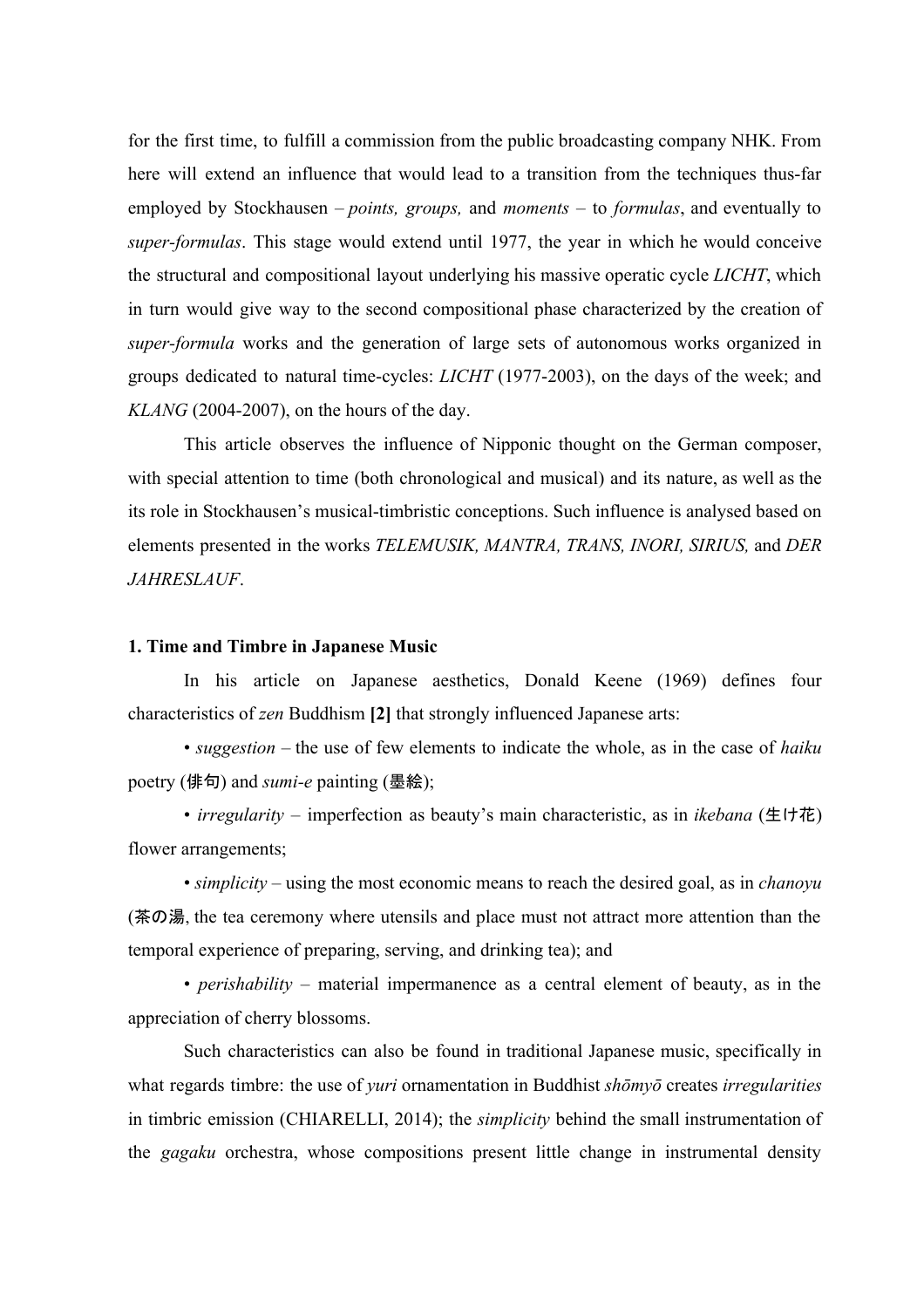throughout the pieces; *kabuki*-theater music's use of quoting from specific compositions to *suggest* the place and time where the play takes place; and *impermanence* is implicit in the lack of musical climax brought about by a diffuse musical direction where the present is the focus.

> In the essence of our music I think there are things which are perhaps very different from Western music–a sense of time, a sense of space, and a sensitivity to color and tone. But I don't want to say that as Orientals, or as Japanese, we have any particular monopoly on these qualities in music. (Takemitsu, 1989: p. 203-204)

Tōru Takemitsu's words resonate concepts that also concerned Karlheinz Stockhausen: the perception of musical time and space are central themes in his research, intriguing him since early in his career, as evidenced by his article "...wie die Zeit vergeht..." (...how time passes by...), published in 1957 in the musical publication *Die Reihe* (Stockhausen, 1959).

In order to study the influence of traditional Japanese art in Stockhausen's oeuvre and its role in his synthesis of ideas on musical time and timbre, or its materialization in the composer's work, one must better understand Japanese artistic and musical tradition, and the set of concepts upon which it is structured.

François Rose and Jaroslaw Kapuscinski define the paradigmatic difference in music creation between the European and Japanese traditions as being derived from the approach of musical time. While Western tonal culture (produced between the 16th and the first half of the 20th centuries) faces it as a linear movement from past to future – in which the focus is the expectation of a "progressive movement forward or a constant cycle of implications and realizations", whose emphasis in either past or future renders the present in a series of very specific points without any major importance , given their function is to connect that which was to that which will be –, traditional Japanese culture "emphasises the present to the detriment of the past and the future", placing importance to every musical event – an eternal present, in progressive and constant change, without any need to be justified by a climax, and that creates (to the Western ear, at least) a sense of slowness and staticity. Rose and Kapuscinski conclude that the Japanese concept of time (by its very nature circular and focused on the present) creates a dynamic and multi-dimensional mesh.

Western temporal linearity would demand a climax, an apex towards which the musical discourse is directed and which justifies the composition. In traditional Japanese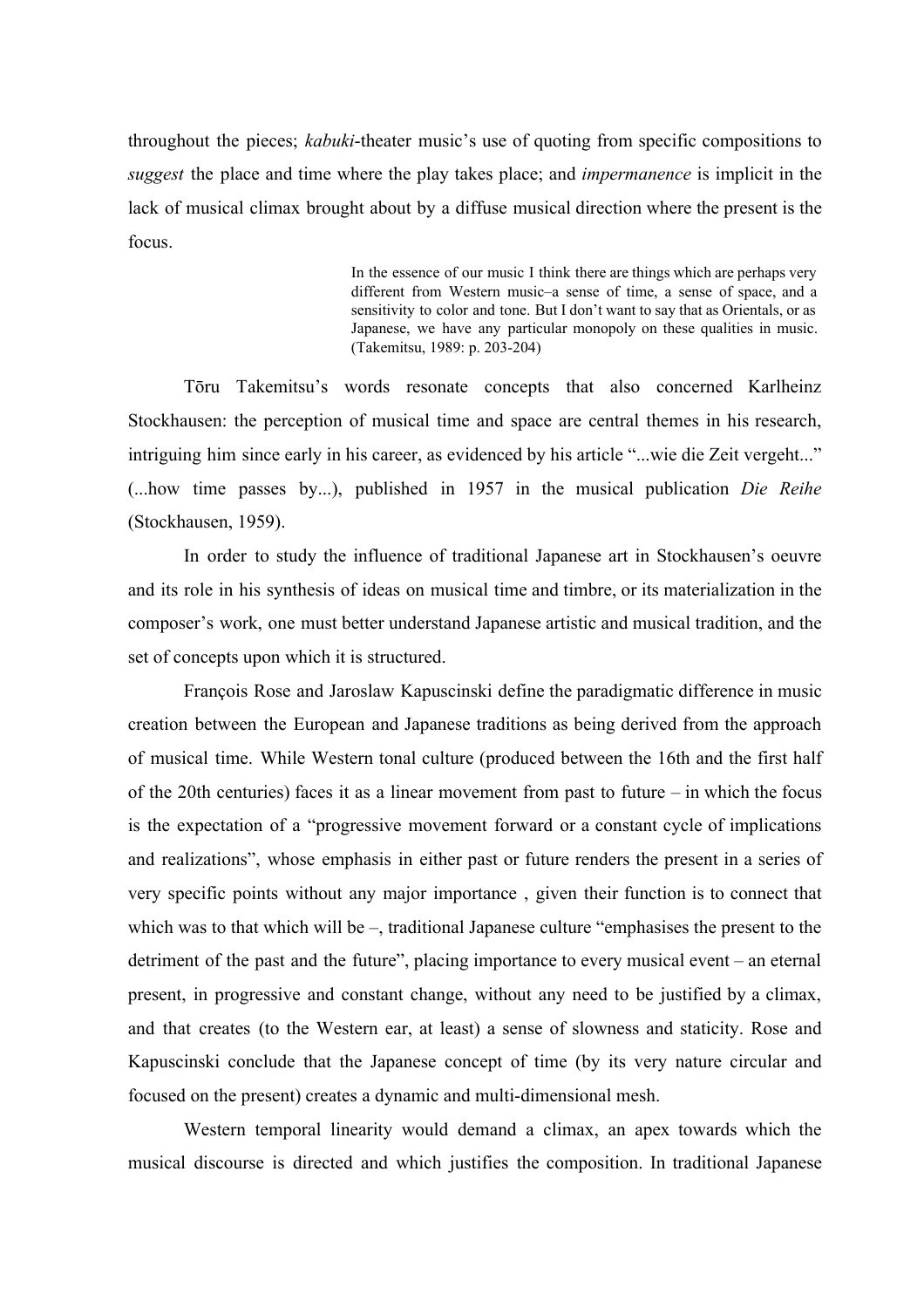music, however, the presence of a climax would not enrich the composition. Keene references monk Yoshida Kenkō **[3]**, to whom

> the climax was less interesting than the beginnings and ends, for it left nothing to be imagined. The full moon or the cherry blossoms at their peak do not suggest the crescent or the buds, though the crescent and buds (or the waning moon and the strewn flowers) do suggest the full moon and full flowering. Perfection, like some inviolable sphere, repels the imagination, allowing it no room to penetrate. (Keene,  $1969: p. 298-299$ )

Such change in temporal perspective would alter the listener's focus: instead of the constant change of notes and their relations to each other (central characteristic of European musical thinking), the interest would reside in the quality of the sound produced – hence the emphasis on instrumental timbre and not in melodic or harmonic construction. According to Toshiro Mayuzumi **[4]**,

> In general it can be said the Oriental has a deeper sensitivity to delicate timbres than has the Occidental. In the folk and traditional music of Japan there are innumerable exquisite combinations of timbre which makes it possible to achieve delicate forms of musical expression without the help of other musical elements such as melody, harmony, and counterpoint. (Mayuzumi, 1964: p. 38)

Thus, while up to mid-19th century traditional European music understood timbre as something static (as in the case of the piano which, in spite of all acoustic diversity throughout its range was considered to be a single timbre), Japanese tradition already perceived it as a temporal and shifting phenomenon:

> The sensing of timbre is none other than the perception of the succession of movement within sound. As well as being spatial in nature, this perception is of course temporal in nature. To put it another way timbre arises during the time in which one is listening to the shifting of sound. It is, as symbolized by the word sawari (which has the meaning to touch some object lightly), something indicative of a dynamic state. (Takemitsu, *Apud* Haarhues, 2005: p. 128)

Besides *sawaru* (触る), four other concepts are important when one considers traditional Japanese arts: *ma* (間: "space" or "interval") and its relative *mu* (無: "nonexistence"); *naru* (成る: verb that expresses change, usually translated as "become"); and *jo-ha-kyū* (序破急), formal principle of artistic construction, that implicates action should begin slowly (*jo*), accelerate (*ha*), and end quickly (*kyū*).

#### **2. Time, space, and change as central concepts**

*2.1 – Ma, mu, naru: interval and nonbeing as focal points*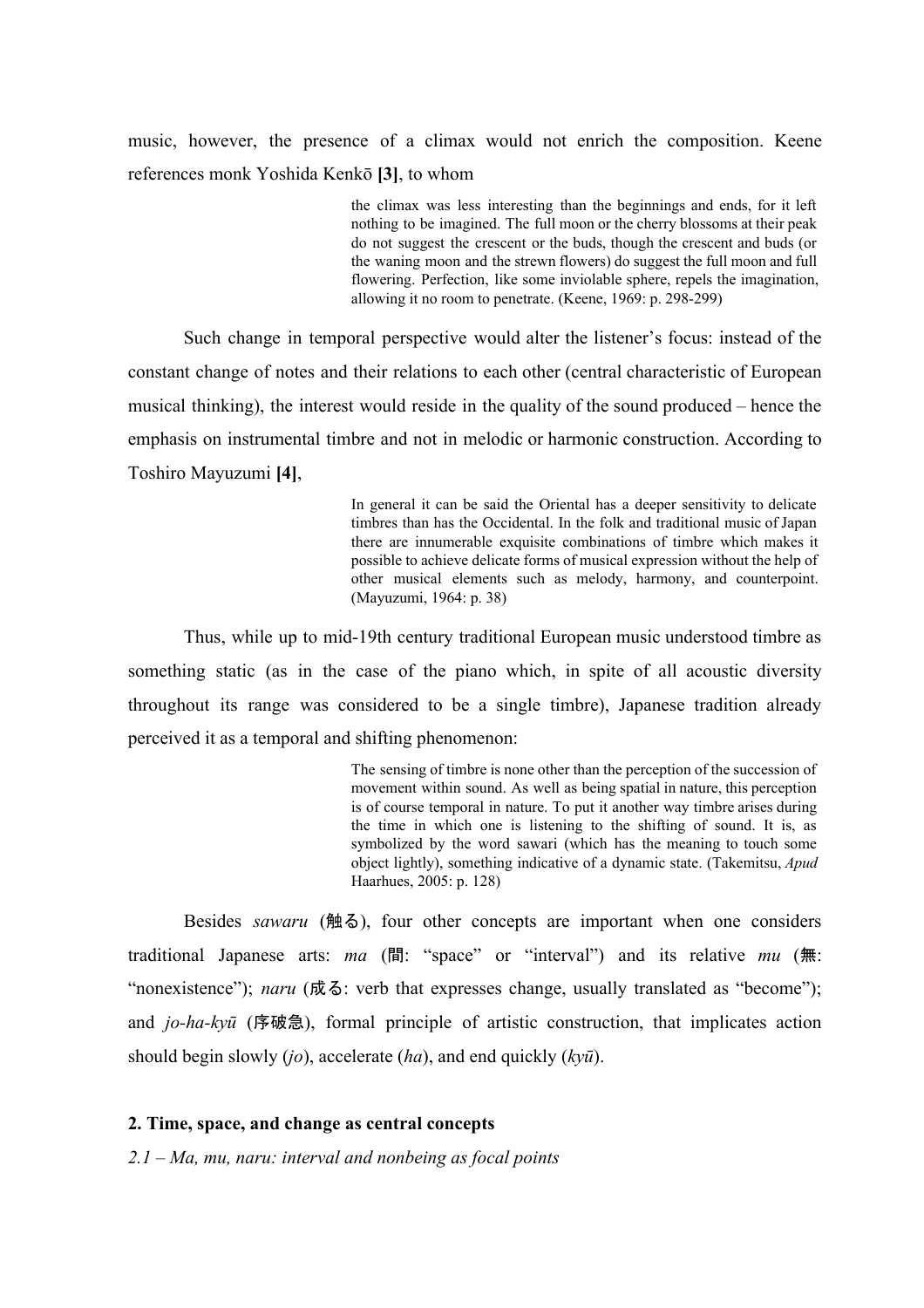The concepts of *ma* and *mu* are closely related. As mentioned, *ma* refers to the "emptyness" (from the Western point of view) between two events, encompassing concepts both temporal and spatial – characteristics that, for the Japanese, are inseparable and co-dependant.

In arts, *ma* is "the natural distance between two or more things existing in a continuity," or "the natural pause or interval between two or more phenomena occurring continuously." (Haarhues, 2005: p. 134). In music, it is not only about a rest, but about the acoustic potential imbued in the absence of musical action between two musical events. According to Rose and Kapuscinski (2009: p. 2), *ma* governs the sense of rhythm in musical performance – not in a "mathematically calculated interval, but rather a sensory and intuitive one."

The relation between this concept and *mu* can be more clearly noticed in Japanese *zen* garden contemplation: the austerity of elements where great blocks of un-dilapidated rock sit in space on a bed of gravel conduces the mind to contemplate not what is there (the rocks), but the *ma* between them. In this way, *ma* also implicates the space between events deserves just as much attention as the events themselves. "As a consequence, in Japanese concept of time durations have also a dimension of depth." (Rose; Kapuscinski, 2009: p. 2)

*Naru* may then be understood as the action that unites the two acoustic events to *ma*: if everything in existence is in constant dynamism (or evolution), there is no clear moment of beginning and end. Thus, everything is constantly *becoming* something; in this way, both past and future are incorporated to perception, but not as focal points – if time is something fluid, it cannot be calculated by quantification and mensurement, but only for its movements. "According to it the 'now' is not an unchangeable or recurring moment, but rather a continuous succession of moments of becoming." (Rose; Kapuscinski, 2009: p. 3)

## *2.2 – Johakyū*

It has been stated that *jo-ha-kyū* is the formal principle of artistic construction in traditional Japanese arts. In music, such formalizing principle may be applied to all spheres: from the creation of a program of pieces to the composition as a whole (addressing the three main sections: introduction, unfolding (or exposition) and conclusion), from the musical phrasing to the playing of an individual note. (Rose; Kapuscinski, 2009: p. 3)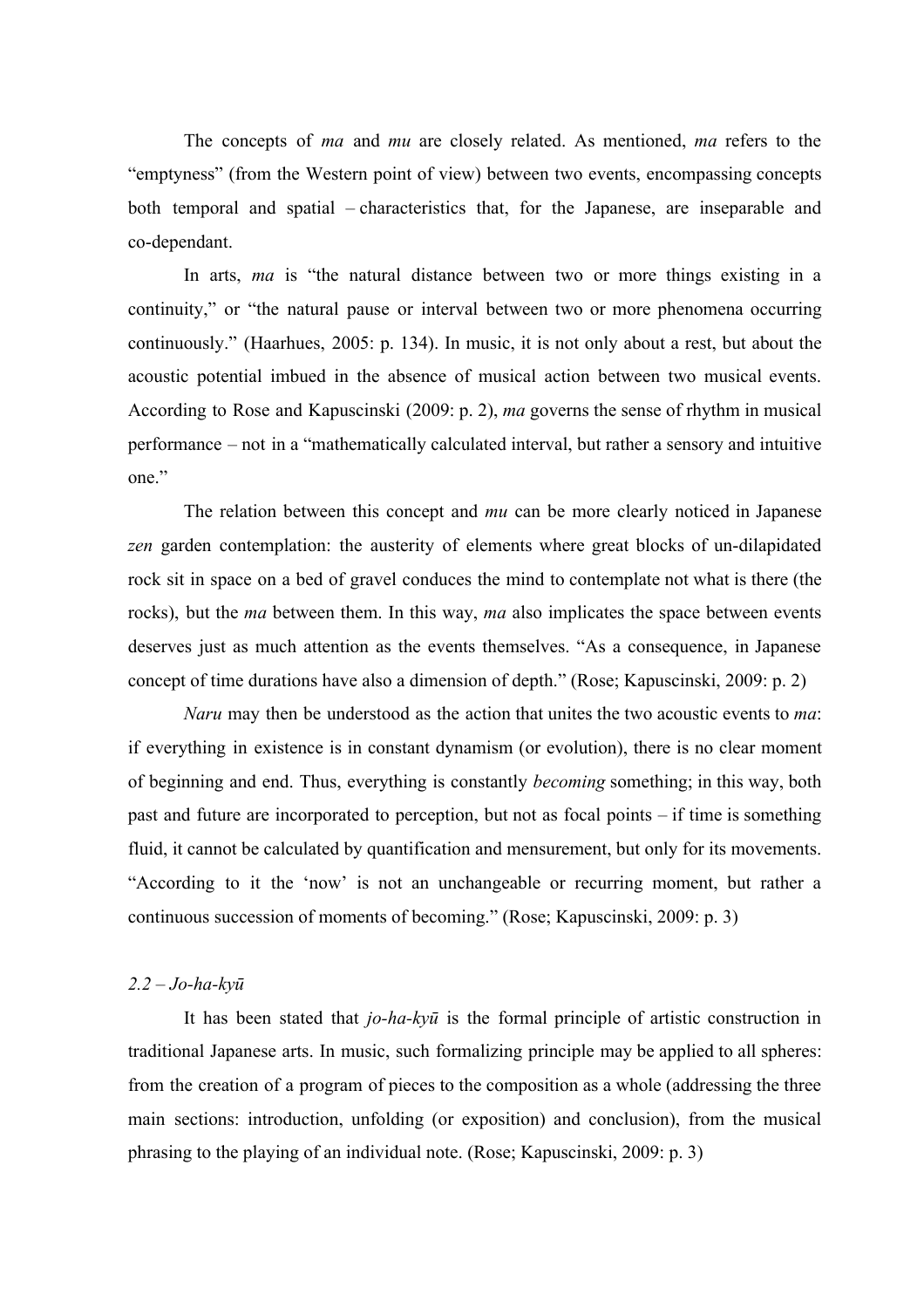William Malm affirms that traditional Japanese musical culture was dominated by this formal principle in much the same way binary theory (arsis-thesis, question-answer) dominated Western music. Another important element was the tendency to through-composed music. Together, these elements reinforced a preference for open musical forms, in contrast to European preference for closed-forms. (Malm,  $2000$ : p. 115-116, p. 275)

## *2.3 – Temporal conceptions*

"Westerners, especially today, consider time as linear and continuity as a steady and unchanging state. But I think of time as circular and continuity as a constantly changing state" (Takemitsu, 1995: p. 119). Takemitsu also notices this circularity in nature, a perception reinforced by the teachings of *zen* and Buddhism. (Haarhues, 2005: p. 130)

Following this line of thought, one could speculate that judeo-christian mythology had a central role in Western linear conception of time, on account of its conception being based in a specific beginning (Genesis) and a well-defined escathology (Revelations). On the other hand, Buddhist philosophy is centered on the concept of *sa*ṃ*sāra* (ससंार: the cycle of birth, life, death, and reincarnation), and would have had an equally important role in the Japanese concept of time. The influence of *zen* is of particular notice, as was noted by the monk Dōgen **[6]** in his thinking of "being time" (*uji*: 有時): "anything whatsoever that is happening is not in time, but is time itself." (Stambaugh, 1990: p. 26). That means there cannot exist *time* without *being*, nor can there be *being* without *time*. Such idea is the foundation for the understanding of space-time in *zen* influenced art:

> To the Westerner 'being-time' is difficult to comprehend, but it forms the temporal/spatial model of all Zen influenced art. Instead of works that utilize a goal directed model of time in which contrasting forces move in a measured linear fashion and are ultimately resolved, Zen influenced art utilizes a temporal model in which ephemeral events occur against an underlying static background representing eternity. The result is the creation of a meditative mood in which 'the present moment of experience (comes) into contact with something that has transcended time.' (Haarhues, 2005: p. 132)

## **3. Intersections with Stockhausen's thought**

The ideary of Japanese *zen* intersects at this point with Stockhausen's. In one of his London lectures in 1972, while discussing the investigation he led with Karel Goeyvaerts on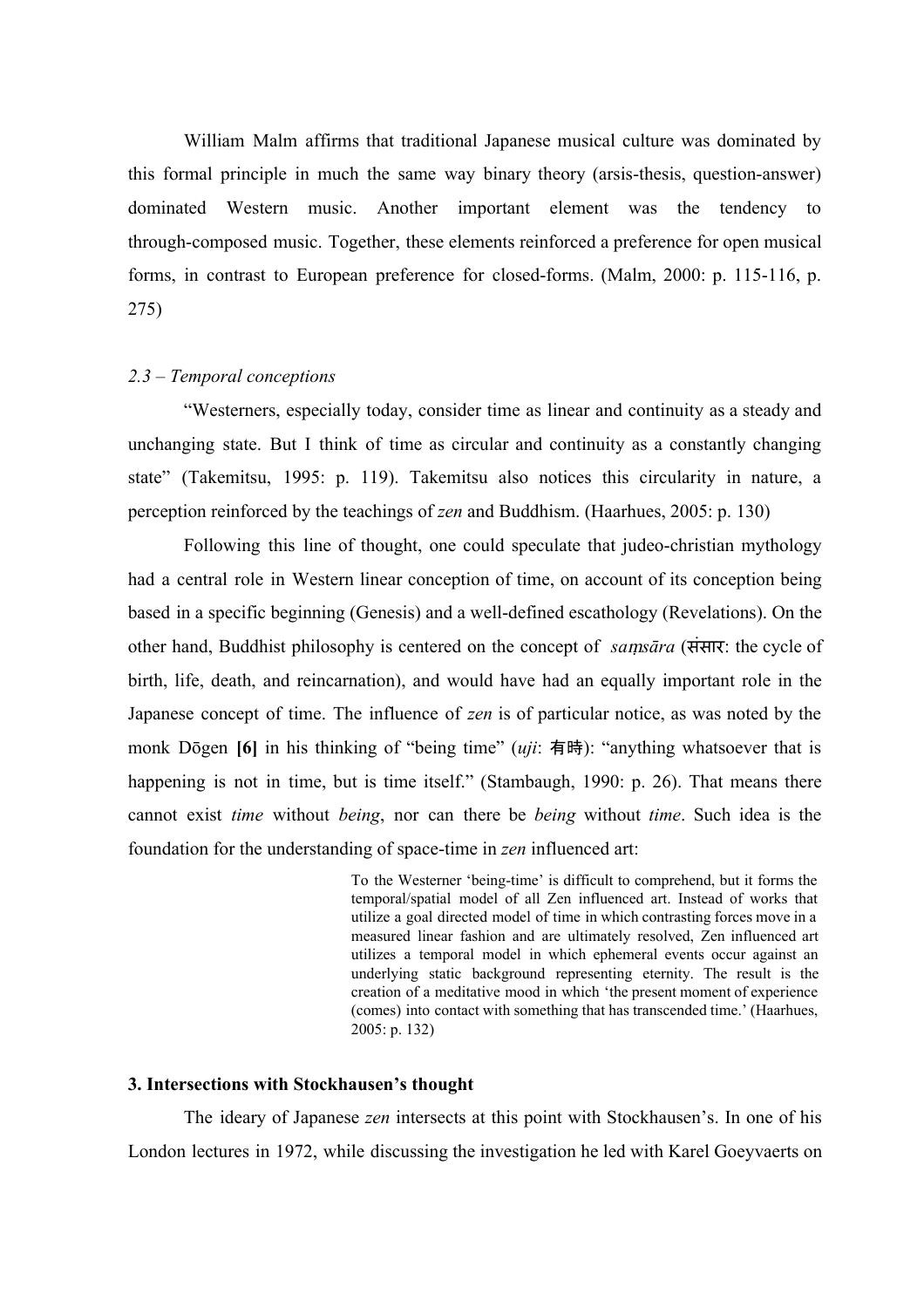the possibilities of creating new timbres (or recreating existing ones) by means of electronic synthesis of sound waves, the composer quotes biologist Viktor von Weizsäcker: "Things are not in time, but time is in things" (Stockhausen, 1972: 1/4)

Every since early in his career, the basic element of Stockhausen's works were the parameters of physical sound, approached in an almost scientific manner. For the composer, frequency, duration, dynamics, timbre, and position crystallized in *points* – sound entities that combined such parameters in different degrees –, and it is recurring in his work the serialization of parameters – degrees of intensity between two extremes of a given parameter, e.g., between *pp* and *f* in dynamics.

*Points* can be turned into *groups*, systems of points connected by common qualities. The characteristics of groups may be defined in terms of directionality, reach, and density, and these new parameters may then be applied to each parameter of a point: directionality of frequency, duration, dynamics, timbre, and/or position; reach of frequency, duration, dynamics, timbre, and/or position; and so on.

> By group I mean the number of notes that may be distinguished separately at any moment, which goes up to seven or eight. And they need to have at least one characteristic in common. A group with only one characteristic in common would have a very weak group quality. It could be timbre, it could be dynamic: let's say, for example, that you have a group of eight notes, all different in duration, pitch, and timbre, but they are all soft. This characteristic in common makes them a group (Stockhausen, *in* Maconie, 2009: p. 49)

By merging *points* and *groups* one creates a new dimension, that of form. Stockhausen defines it as *moment* – collections of points, groups, or quotes from pre-existing music (*objets trouvés*).

Stockhausen knew it would be impossible to work with sound parameter in an independent fashion in acoustic instruments. In them, any note played is automatically imbued of parametric values, having a specific timbre, predominant pitch, duration, and intensity of emission, a position in relation to a given sound (or absence thereof). The composer understood that time was a key element in music making that interfered directly with sound parameters – as he himself had demonstrated in "...wie die Zeit vergeht...", duration and frequency are interlocked parameters, differentiated only by their temporal proportion.

From Japanese music, Stockhausen learns a new way to deal with time, replacing a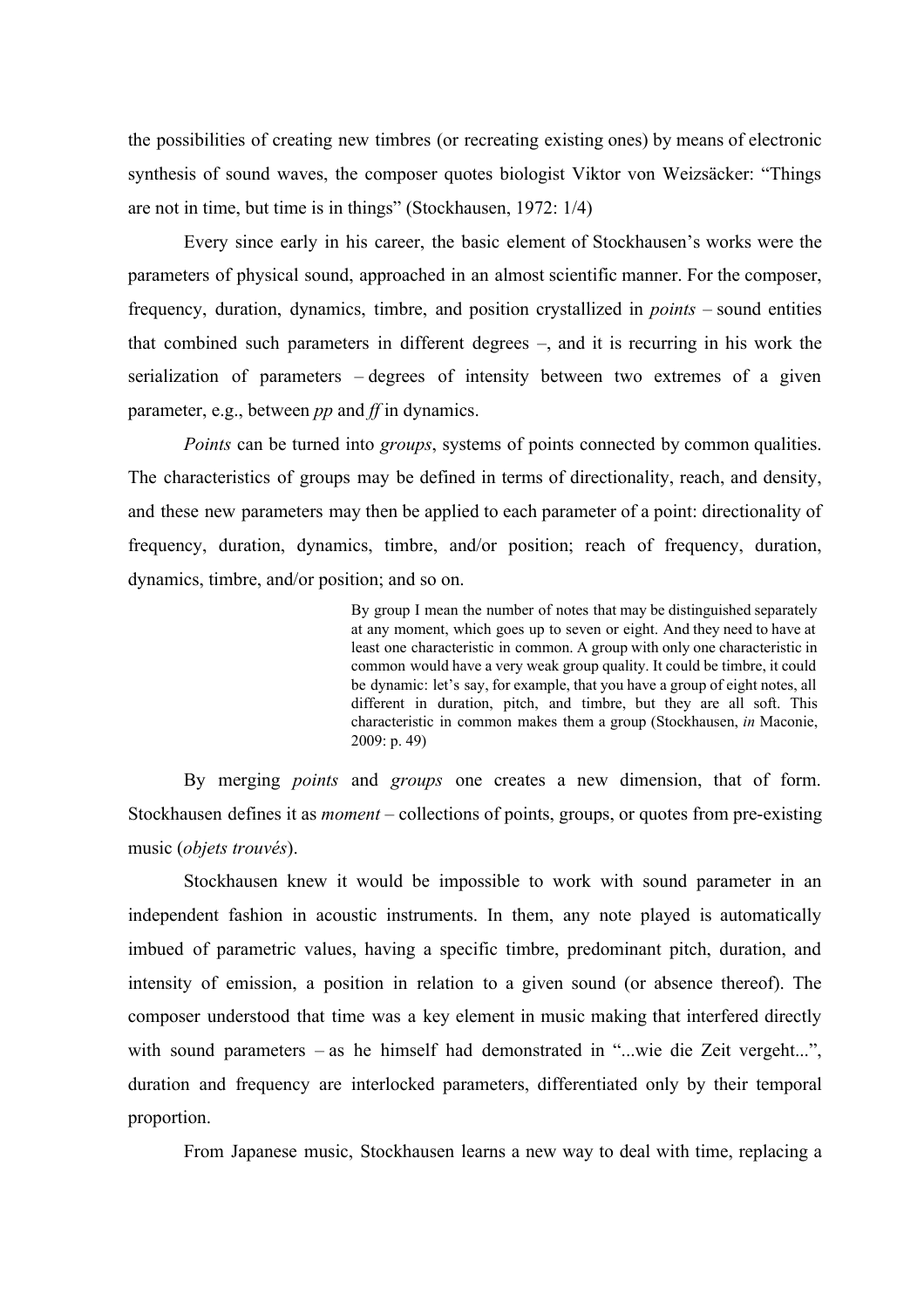linear perspective by another, circular. He approached this new view in different manners, from the direct use of sound objects to the incorporation of models in musical thinking transposed to his own compositional model.

> Stockhausen's study of Bartók's music revealed to him the importance of African and Asian derivations. His thesis on Bartók provides evidence of the roots of the influence of cross-cultural integration in his music [...] The Mikrokosmos composition "From the Island of Bali" and the Chinese influences found in the Miraculous Mandarin provided Stockhausen with Asian models that he would not draw upon until his Telemusik (1966). (Bergstein, 1992: p. 505)

In January 1966, Stockhausen went to Tokyo to fulfill a commission of two electronic works: *SOLO* (1965-66, for melodic instrument and feedback), and *TELEMUSIK* (1966, electronic music). It was in the latter that Stockhausen would use, for the first time, materials Asian in their origin. The piece presents more than twenty fragments of recordings of music from different ethnic groups from around the world, intermodulated and mixed to sections produced electronically, besides recording of Eastern instruments (such as the *rin*, a temple bell used in Buddhist ceremonies in Japan).

#### *3.1 – Formula creation*

The use of *objets trouvés* would lead the composer to "one of the most significant and innovative (successful) attempts to rescue melody" (Menezes, 2006: p. 270) in non-tonal compositional models. *MANTRA* (1970, for two ring-modulated pianos, woodblocks and crotales) was planned in Osaka, between May 1st and June 20th, 1970. The work presents a continuos counterpoint of two melodic lines in heterophony: a thirteen-note melody  $(A, B, B)$ *G#, EF, DG, Eb, Db, CBb, Gb, A*), and a mirrored version reorganized in four blocks. The sum of both of them results in the mantra – "repeated all the time in different degrees of expansion and contraction." (Stockhausen,  $in$  Cott, 1973: p. 220-222) – to which the characteristics of notes (repetition, accent, etc.) are applied in different degrees. Even though the use of melodies has no thematic implications (idem: p. 224), one can hear the influence of Eastern music. "Several colleagues have mentioned to me that, though there's no exact resemblance, the whole Orient is in it." (idem: p. 238)

The work inaugurates a new approach in working with sound materials in both micro- and macro-structural levels: the *formula*, a set of proportions that once projected on the elements of the piece, define its intrinsic parametric characteristics – from the acoustic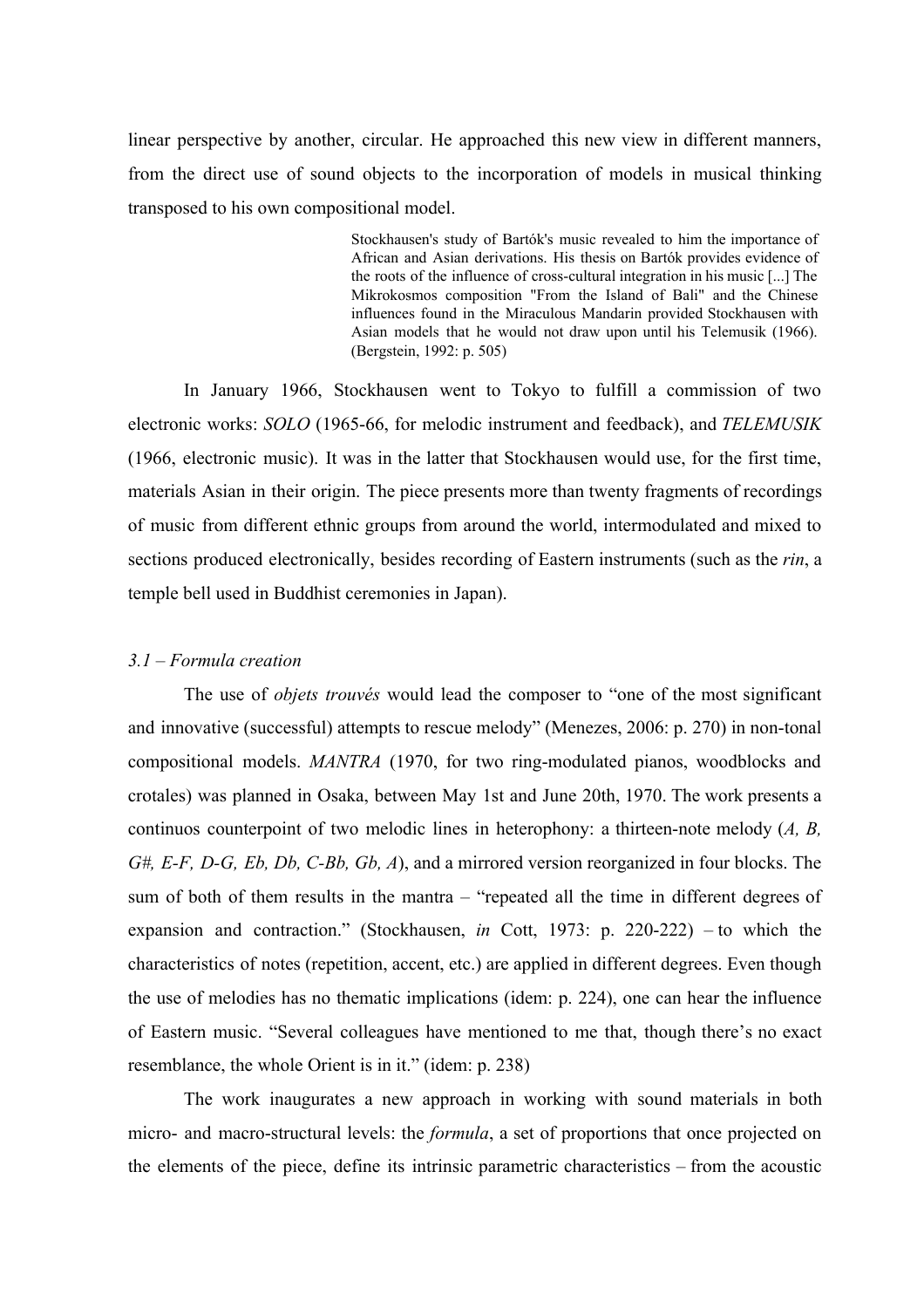(frequency, duration, intensity, timbre) through the harmonic (intervallic relations between melodic structures) to the temporal (duration of each section and articulation of form).

> What I said then was that in traditional music you always see the same object–the theme or the motive–in a different light, whereas in the new music there are always new objects in the *same* light. Do you understand? By the 'same light' I meant a set of proportions–no matter what appeared in these proportions: the relationships become more important than what was being related. In this way you could constantly create new configurations by working with a series of proportions and, as we've said the other day, the proportions could be applied once to time, once to space. This created completely different musical figures, allowing us to move away from the thematic concept. And in *MANTRA* I composed a melody that I wanted to work with entirely throughout one composition, not always creating new ones. (STOCKHAUSEN, *in* COTT, 1973: p. 224).

Three years later, Stockhausen would resume his contacts with Japanese culture. *INORI* (1973-74, adorations for one or two soloists, large orchestra, and conductor) is a composition structured around a series of thirteen prayer stances in which each posture is associated to a specific frequency, vowel, tempo, and dynamics. In Japanese, *inori* (祈り) may be translated as "prayer, invocation, adoration", its interpretation varying according to context. According to Kathinka Pasveer (2003), director of the Stockhausen Stiftung, *INORI* is a "musical prayer to HU".

The use of the singing bowl reinforces the aesthetic character of the work and its association to Eastern religious meditation, especially in the first sections of the piece where the sustaining of a single note in unison by the orchestra sounds like the *om/aum* invocation (ॐ), described in the Upanishades **[8]** as a mystic, allencompassing unit that represents both the manifest or material aspects (saguṇa brahman, सगुण ब्रहमन्) and the unmanifest or imaterial ones (nirguṇa brahman, निर्गुण ब्रहम). A recurring element in Stockhausen's creation highlighted in this work it the prominent position of soloists as visual representations of acoustic events, a characteristic of traditional Japanese music and of *gagaku* music.

According to Peter Britton (1985), *INORI*'s formula is moulded in such a way as to make its constituent parameters complement each other at the same time. As the frequency moves towards high or low, tempo becomes faster or slower; dynamics become louder or softer. Gestures are equally affected, as are timbres – which are treated not as individual notes from each instrument, but as combinations of sounds in different instrumentations, creating complex objects out of the orchestra.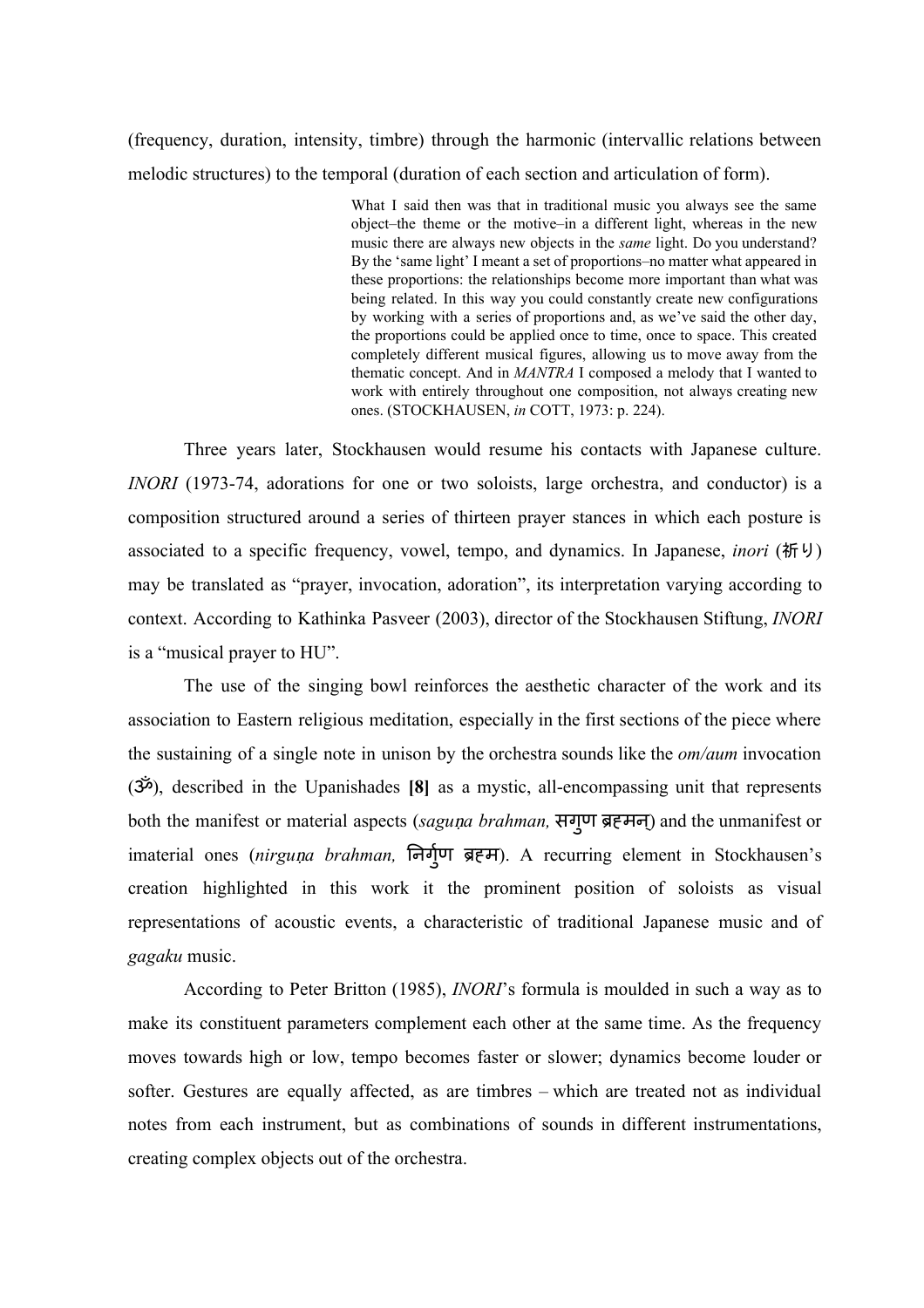*TIERKREIS* (1974-75, 12 melodies of the star signs for a melody and/or chordal instrument) and *SIRIUS* (1975-77, electronic music and trumpet, soprano, bass clarinet, and bass) are related compositions, and they constitute the composer's first approach to the idea of structuring a cycle of independent works that are interconnected by a common theme, incorporating a change in temporal paradigm from linear to circular. While the first piece deals with the twelve signs of the zodiac, the second expands the cyclic concept to groups of four elements: the natural elements (earth, fire, water, air), the cardinal points (north, south, east, west), the times of the day (morning, afternoon, evening, night), the stages of life (seed, blossom, flower, fruit), and the seasons of the year (winter, spring, summer, autumn). In *SIRIUS*, Stockhausen creates a system of interfertilization wherethe characteristics of a melody – expressed by sound parameters and acoustic traces such as repetitions, effects, and timbres – affect other melodies, in a way similar to his work in *TELEMUSIK*.

#### *Borrowing materials*

The use of *objets trouvés* would also be expanded upon in the borrowing of materials from the Japanese tradition. In *TRANS* (1971, for orchestra, conductor, and tape), the woodwinds present the musical substance of the work divided in four groups that contain each three high-register instruments and a low-register one, performing partials of the fundamental of each formal section.

> Each of the four concealed instrumental groups comprises a bass instrument, representing a fundamental, or a second, or a fourth harmonic (Stockhausen's registrations are octave-transposable, like an organ), above which is superimposed a cluster of four higher harmonics or their equal-tempered equivalents; thanks to the foreground clusters, their precise tuning is not clearly audible and therefore not critical. The principle is similar to the tuning in *Sternklang*: for example the first "frame" of music incorporates groups of harmonics relating to the fundamental pitch e 1 (41.25 hertz); here the four flutes of Group I form a cluster corresponding to harmonics 14, 15, 16, and 18; the four oboes of Group II, to harmonics 13, 15, 16, and 19 of the same fundamental, the four clarinets of Group III to harmonics 16, 17, 21, and 22 of a fundamental  $e$  0 an octave lower (20.6) hertz); and the four cup-muted trumpets approximate to harmonics  $20$ ,  $21$ , 23, and 28 of a fundamental e 1, yet another octave lower (10.3 hertz). The bass notes of each group are prominent and the role of the higher instruments is self-evidently coloristic. Stockhausen's transposition of the melody register into the sub-bass is a remarkable innovation: the melodies remain articulate and volatile, and despite the interval gap separating bass and upper harmonics, the latter in the middle of the audible range, group identity and internal balance are consistently preserved (he revisits this region in "Luzifer Tanz" from *Samstag aus LICHT*). (MACONIE, 2005, p. 339340)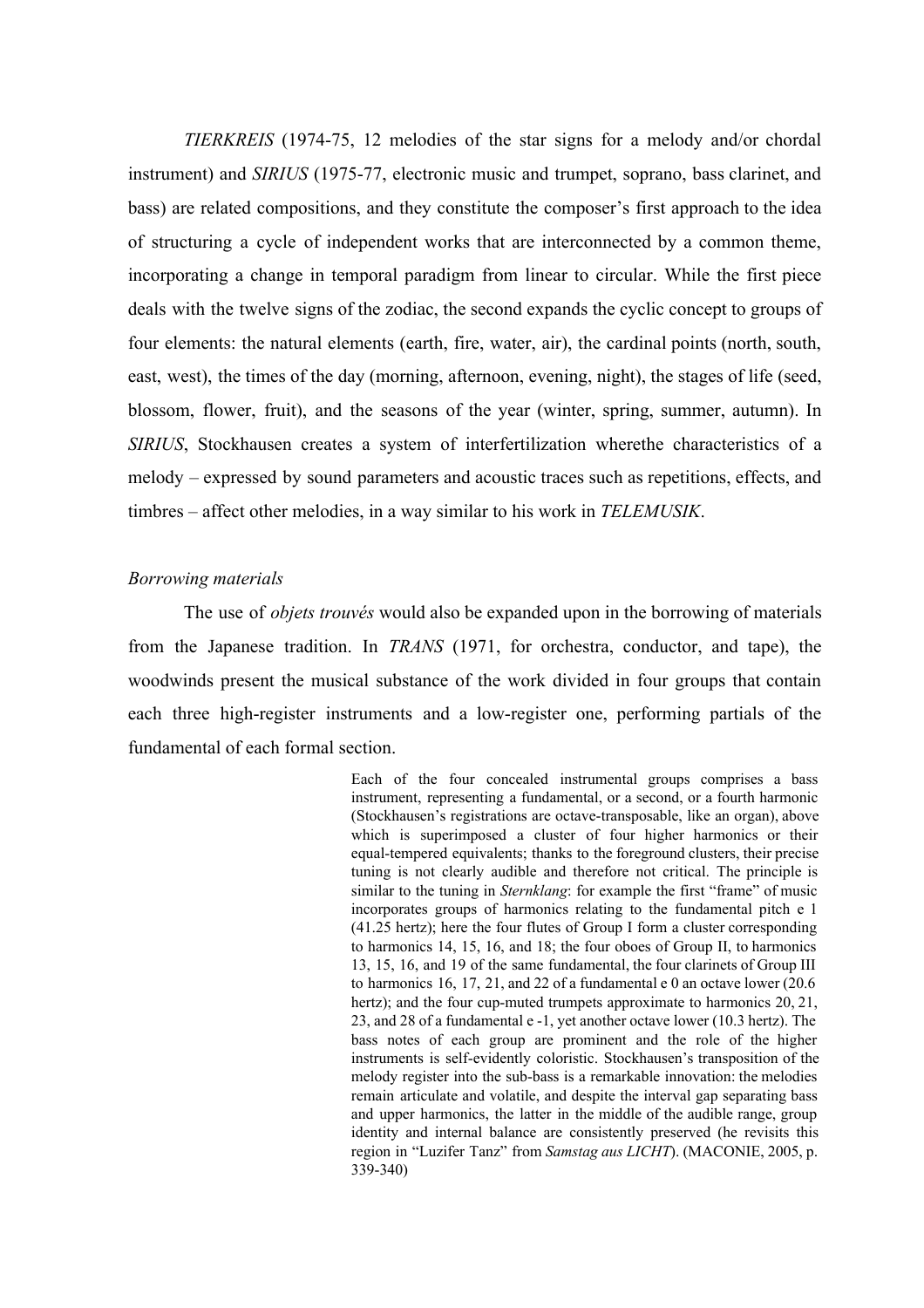From this detailed description one may see the influence of *gagaku* music in Stockhausen's poetics. Even though the harmonic content of the clusters performed in *TRANS* have no direct relation to the chords played by the mouth organ *shō* used in Japanese music, its overall sonority is quite similar to that of the Nipponic instrument.

*DER JAHRESLAUF* (1977, for modern orchestra, tape, and sound projector) is a unique work in the composer's catalog for its deliberate use of traditional Japanese instruments and gestures. It reflects Stockhausen's constant research on the extremes of time, of mobility *v.* immobility. The work relates to *gagaku* tradition by its use of dynamics and repetition of information, as well as by using dancers as corporifications of musical events. In traditional *gagaku* performance, ritornellos and changes in the formal sections do not create expectancy as in Western music, but aim at an impression of dèja-vu and immobility, and Stockhausen's composition's approach to timbre in large scale resembles that of *gagaku* – "The large-scale approach to timbre reinforces the feeling of circularity of time and illustrates well the constancy of eternity" (Rose; Kapuscinski, 2009, p. 3). Furthermore, the subdivision of the work in four acoustic layers (addressing millennia, centuries, decades, and years) is derived from the timbre and texture of the instruments.

# **4 – Conclusion**

Starting in 1966, Stockhausen incorporates conceptual and material elements from Japanese tradition into his music. The composer himself attests to the importance of his experiences in Japan, in an account from 1974:

> My arriving in Japan in January 1966 was such a change in my life that I felt like someone who, hailing from the province, arrives in the big city (Stockhausen, 1978, p. 442)

It is possible to identify a large number of material and processual borrowings from Nipponic tradition:

• the creation of musical structures as open processes which constantly unfold and transform, derived from the application of the formal principle of *jo-ha-kyū* and the concept of *naru* to the compositional structure (*MANTRA, INORI, DER JAHRESLAUF*);

• the use to space (register) and interval (time) between sound events as a compositional element derived from the concepts of *ma* and *mu* (*TRANS, DER JAHRESLAUF*);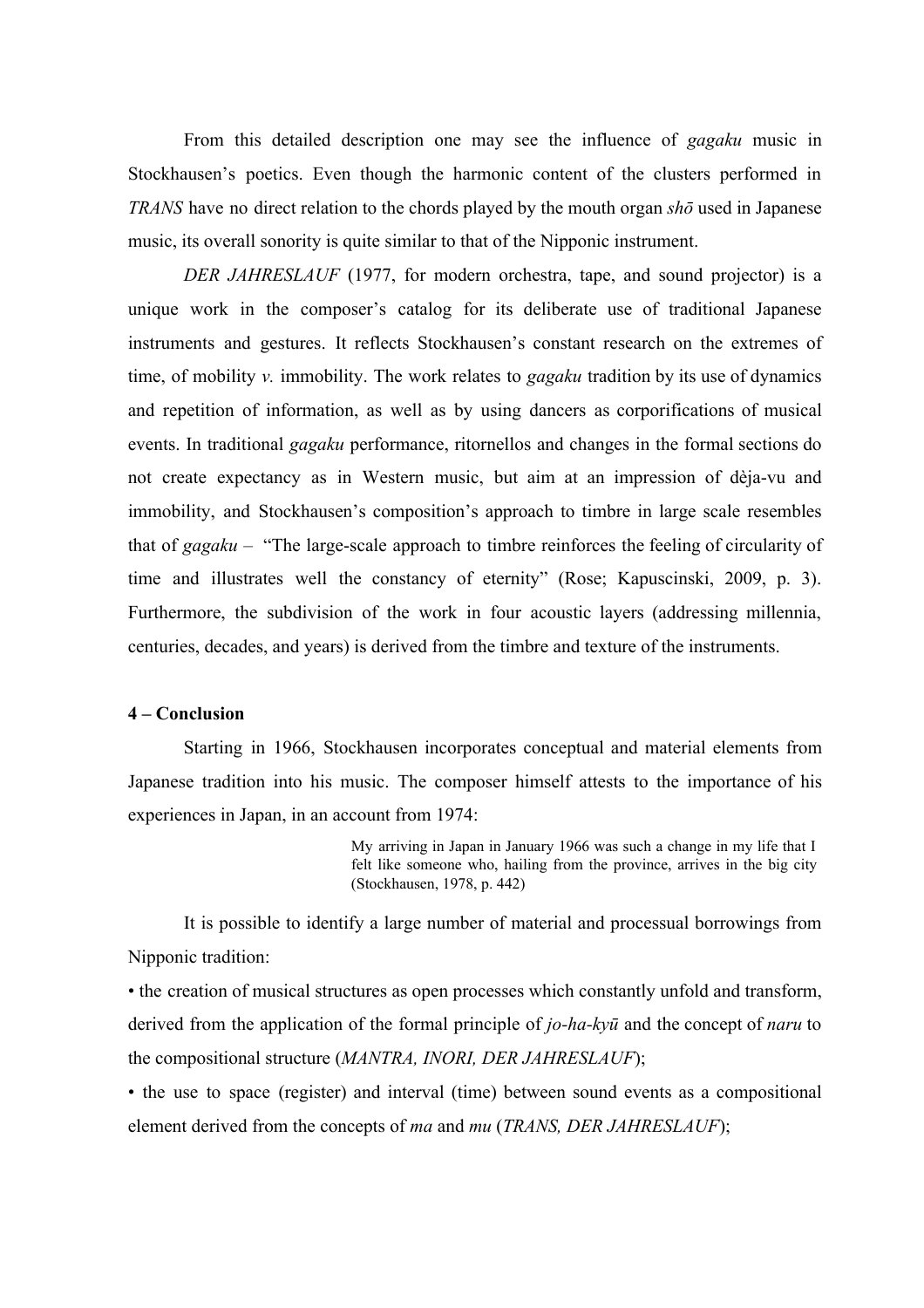• the use of scenic and dramatic elements as embodiment of musical processes (*INORI, DER JAHRESLAUF*);

• timbre ceases to be a parameter to be controlled or created directly (as in *STUDIE I*), becoming a resultant – similar to a registration – and complementing Western-based thought of melodic and harmonic changes with textural layers (*MANTRA, INORI, SIRIUS*).

The conceptual change of perspective in relation to time (from linear to circular) informs works created after 1966. Not only Stockhausen starts conceiving his compositions as parts of cycles (*TIERKREIS, LICHT, KLANG*), he also aims to integrate all sound parameters – the basis of his compositional processes – by means of temporal aspects. By approaching the proportions between elements (the intervals between objects) as the main compositional plan in *formula* composition, Stockhausen aims to shift musical perception away from the musical object towards the processes to which these are submitted, the distance between objects. Such understanding may be directly related to the material and conceptual borrowings discussed in this paper: *ma*, *mu* and *naru* inform the elaboration of serial degrees between compositional elements, while *jo-ha-kyū* supports the non-linear, open-process formal structuring.

# **Endnotes**

[1] All information relating to the composer's catalog were taken from the list available in his website: <[http://www.karlheinzstockhausen.org/complete\\_list\\_of\\_works\\_english.htm>](http://www.karlheinzstockhausen.org/complete_list_of_works_english.htm)

[2] Buddhist sect introduced in Japan during the 12th century and widespread during the Tokugawa period (1603-1868 CE). It preaches illumination may only be achieved by personal experience, and not by means of scriptures or teachings.

[3] Yoshida Kenkō (吉田 兼好, 1283?1350? CE), Buddhist monk and author of the Tsurezuregusa (徒然草: "Essays in Idleness", also known as "The Harvest of Leisure"), widely considered as one of the most important books in Japanese medieval literature.

[4] Toshiro Mayuzumi (黛 敏郎, 1929-1997 CE), Japanese composer and a major contributor to the recovery of interest in Japanese musical tradition by 20th century Japanese composers. His research on combinatorial possibilities of European and Nipponic traditions predates that of Tōru Takemitsu by a few years.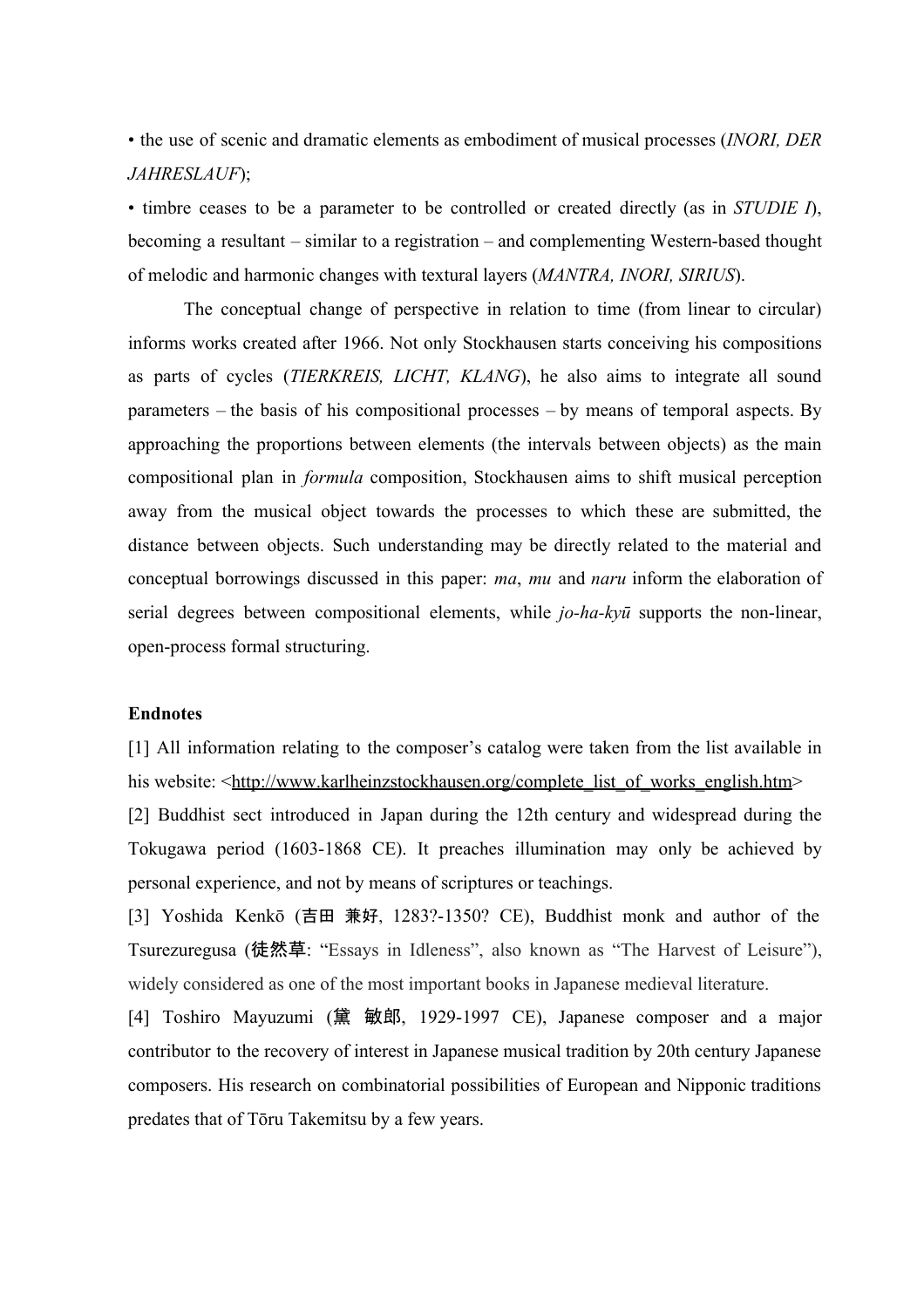[5] Malm uses the term 'through composed', which generally refers to compositions without repetition of a section (such as a chorus or recurring theme) or musical development (such as generally found in European romanticism).

[6] Dōgen Zenji (道元禅師, 1200-1253 CE), founder of the Sōtō-shū (曹洞宗) school, one of the three main *zen* sects in Japan.

[7] Stockhausen understands as "traditional music" all Western production created before 1950.

[8] Collection of Vedic texts that contain the first written records of central concepts of Hinduism, Buddhism and Jainism.

## **Bibliography**

BRITTON, Peter. "Stockhausen's Path to Opera". In: *The Musical Times*, Vol. 126, nº 1711 (Sep. 1985), pp. 515-521.

CHIARELLI, Ivan. "DER JAHRESLAUF: o gagaku eletroacústico de Stockhausen". In: XXIV *Congresso da ANPPOM – São Paulo 2014*: *Pesquisa em música e diversidade: sujeitos, contextos, práticas e saberes.* 2014.

HAARHUES, Charles Douglas. *An Original Composition, Symphony nº. 1, and the Realization of Western and Japanese Influences in Takemitsu's "November Steps": A Dissertation*. Louisiana State University, 2005.

KEENE, Donald. "Japanese Aesthetics". In: *Philosophy East and West*, Vol. 19, No. 3, Symposium on Aesthetics East and West (Jul., 1969), pp. 293-306.

MACONIE, Robin. *Stockhausen sobre a música: Palestras e entrevistas compiladas por Robin Maconie*. São Paulo: Madras, 2009.

\_\_\_\_\_\_\_. *Other planets: the music of Karlheinz Stockhausen.* Lanham: Scarecrow Press, 2005.

MALM, William P. *Traditional Japanese Music and Musical Instruments*. Japão: Kodansha International Ltd., 2000.

MAYUZUMI, Toshiro. "Traditional Elements as a Creative Source for Composition". In: *Journal of the International Folk Music Council, Vol. 16 (1964), pp. 38-39.* 

MENEZES, Flo. *Música maximalista: ensaios sobre a música radical e especulativa*. São Paulo: Editora UNESP, 2006.